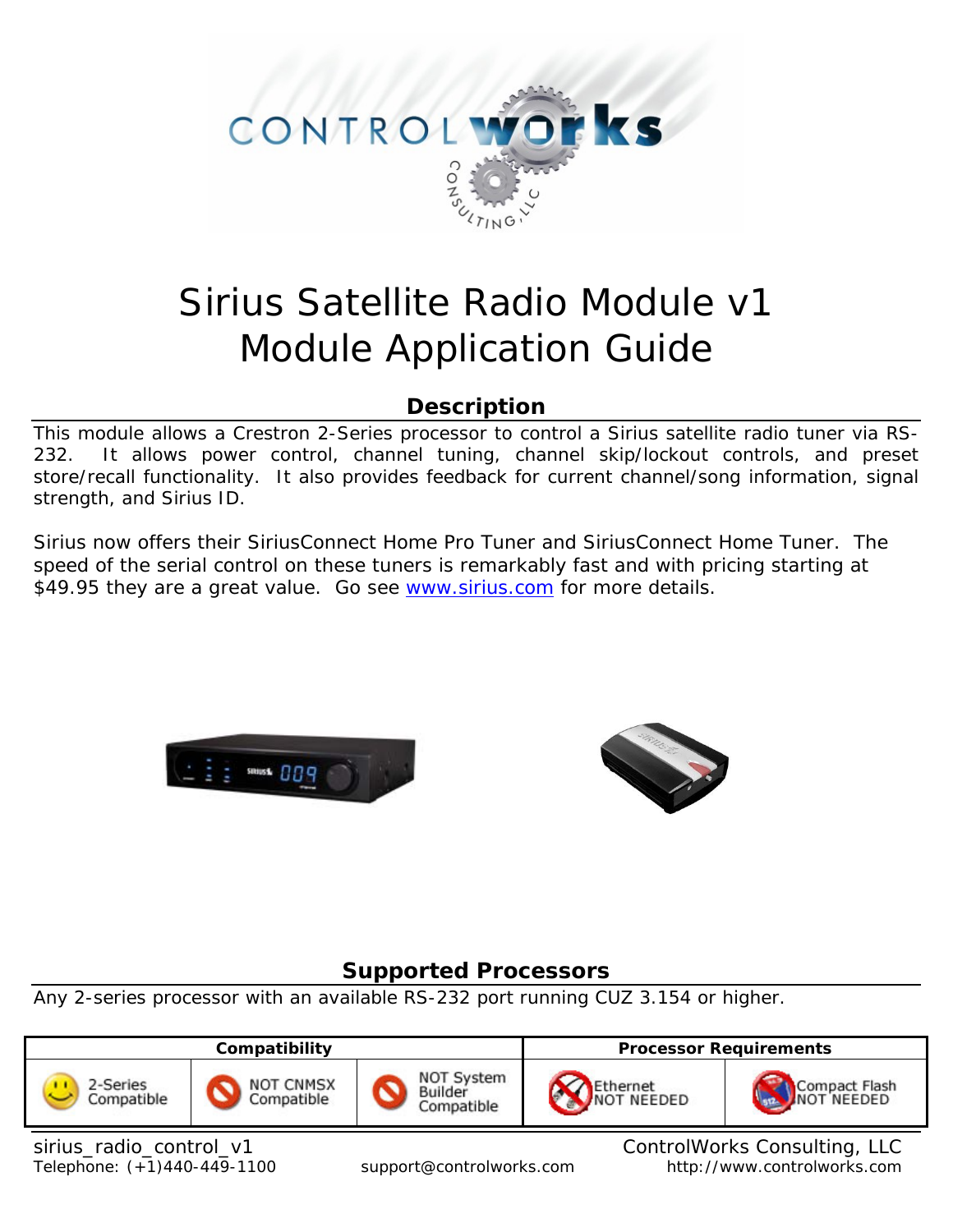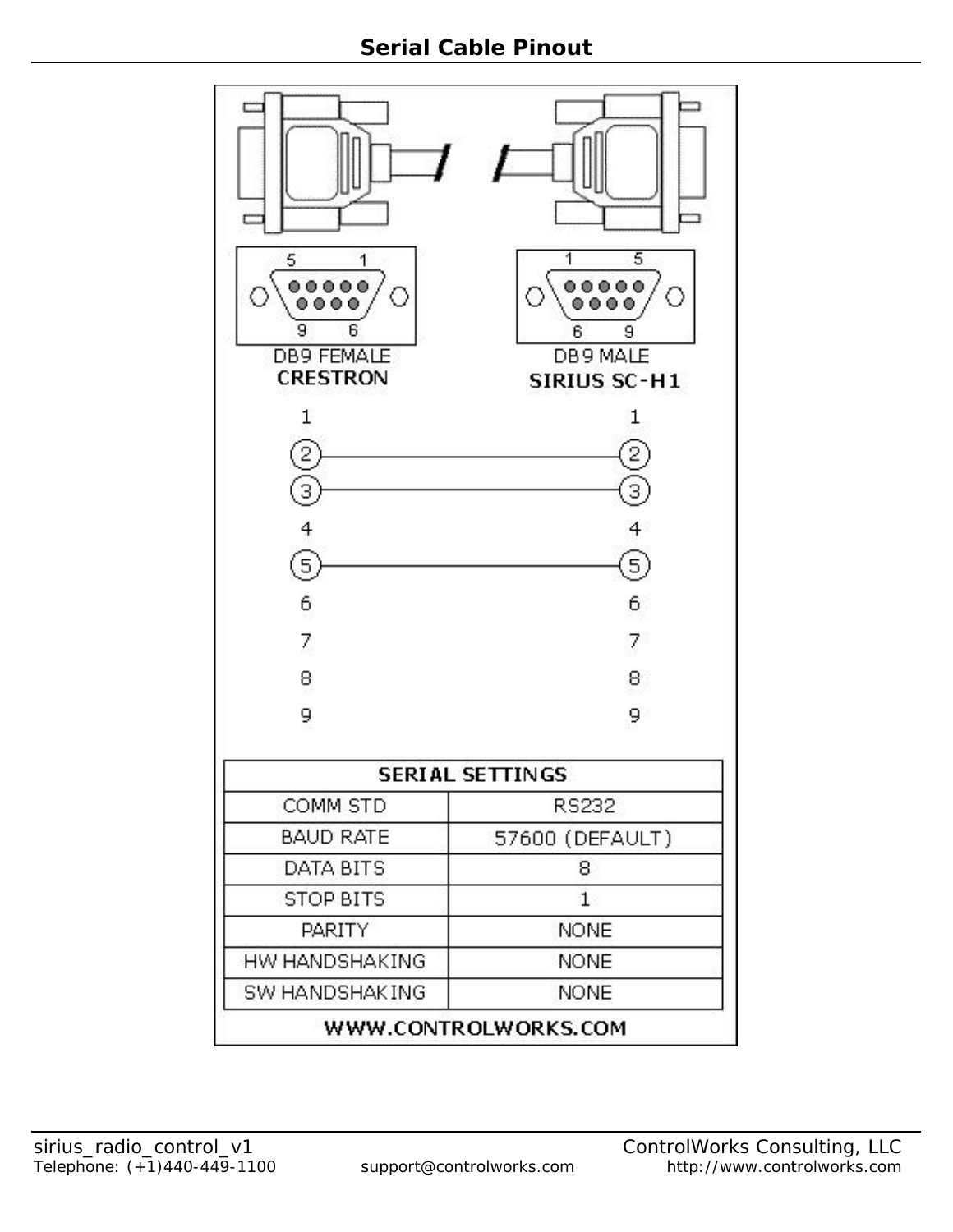# **Module Application**

This module allows a Crestron 2-Series processor to control a Sirius satellite radio tuner via RS-232. A Sirius SCH1P2 & SCH2P tuner was used to develop this module, but the module should be compatible with the Sirius SCHDOC1 as well (with compatible dock n play and portable radios).

The module has also been tested against the Polk SRH1000, and ADA SRX and was found to control them correctly only if they were put into pass-through or installer mode. This mode is not a stable mode in either receiver as power-cycling the receiver will drop it back into normal operation mode and thus defeat control.

By default, the Sirius tuners are setup to send unsolicited updates of program data upon a channel change or a song change.

The allow\_skipped and allow\_locked inputs will only have an effect on the direct tuning keypad of the module. Channel, Category, and Program up/down commands will always bypass skipped or locked channels.

The press-and-hold presets store the name and channel number in the processor's NVRAM. Upon first loading the program, you may have gibberish on the preset buttons. To resolve this, you can press-and-hold to store a preset in each location. Alternately, you can erase the NVRAM of you processor by typing "nvramclear" at the command prompt in Viewport or Toolbox. This will erase **all** NVRAM in your program, not just the presets. If you have other information stored in the NVRAM, it will be lost.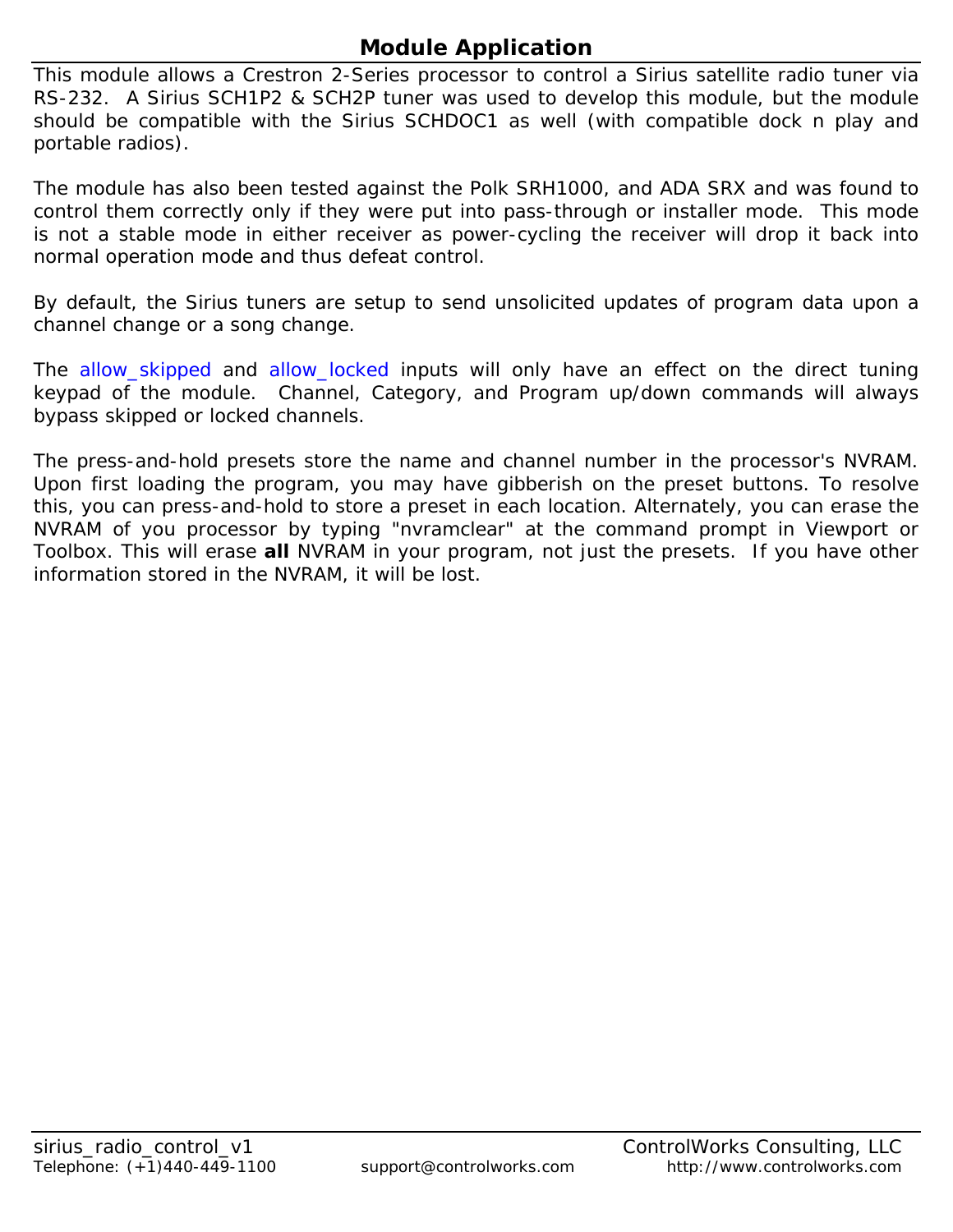# **Signal And Parameter Descriptions**

Bracketed signals such as "[signal\_name]" are optional signals

## **DIGITAL INPUTS**

| channel entry                                           |
|---------------------------------------------------------|
|                                                         |
|                                                         |
|                                                         |
| during channel/category surfing. Direct keypad entry    |
| will still bring up skipped channels if "allow_skipped" |
| input is high.                                          |
| locks/unlocks current channel from being accessed       |
| during channel/category surfing. Direct keypad entry    |
| will still bring up locked channels if "allow_locked"   |
| input is high.                                          |
|                                                         |
|                                                         |
|                                                         |
| recalls a previously stored preset channel. To store a  |
| preset, hold the button down for 3 seconds. The name    |
| of the channel will appear on the button. Both the      |
| channel name and number are stored in non-volatile      |
| memory.                                                 |
|                                                         |
|                                                         |
| terrestrial, and combined levels.                       |
|                                                         |
| viewed on Channel 0 at all times.)                      |
|                                                         |
|                                                         |
|                                                         |
| polling for power, signal, ID and channel info. This    |
| input refreshes the currently playing artist/song info. |

## **ANALOG INPUTS**

This module does not utilize any analog inputs.

## **SERIAL INPUTS**

sirius\_rx\$. ............................................................... serial rx\$ from Sirius tuner's COM port.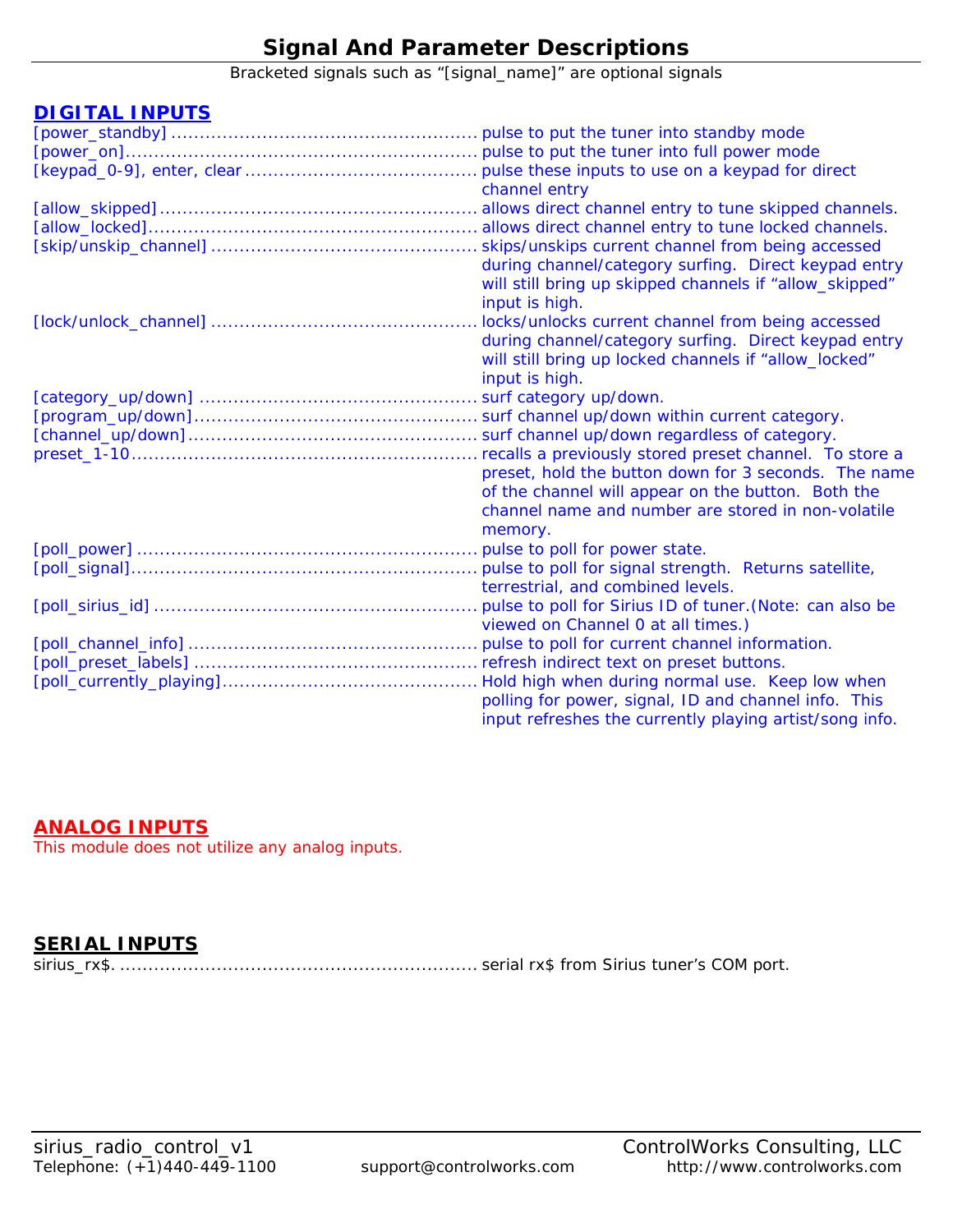## **DIGITAL OUTPUTS**

| latches high when tuner reports in standby mode           |
|-----------------------------------------------------------|
| latches high when tuner reports in full power mode        |
| high while tuner is in power up/down sequence             |
|                                                           |
|                                                           |
| tuner                                                     |
|                                                           |
| by tuner                                                  |
|                                                           |
| tuner. (Note: this will only pulse if the "allow_locked"  |
| input is low.)                                            |
| pulses when a skipped channel error is returned by        |
| tuner. (Note: this will only pulse if the "allow_skipped" |
| input is low.)                                            |
| . pulses when an out of range channel is returned by      |
| tuner. (This happens, for example, when tuning to a       |
| channel above 223.)                                       |
| latches high when tuner is currently tuned to this        |
| preset station                                            |
|                                                           |

## **ANALOG OUTPUTS**

## **SERIAL OUTPUTS**

# **PARAMETERS**

| playing updates. Valid range is 5s to 60s. |
|--------------------------------------------|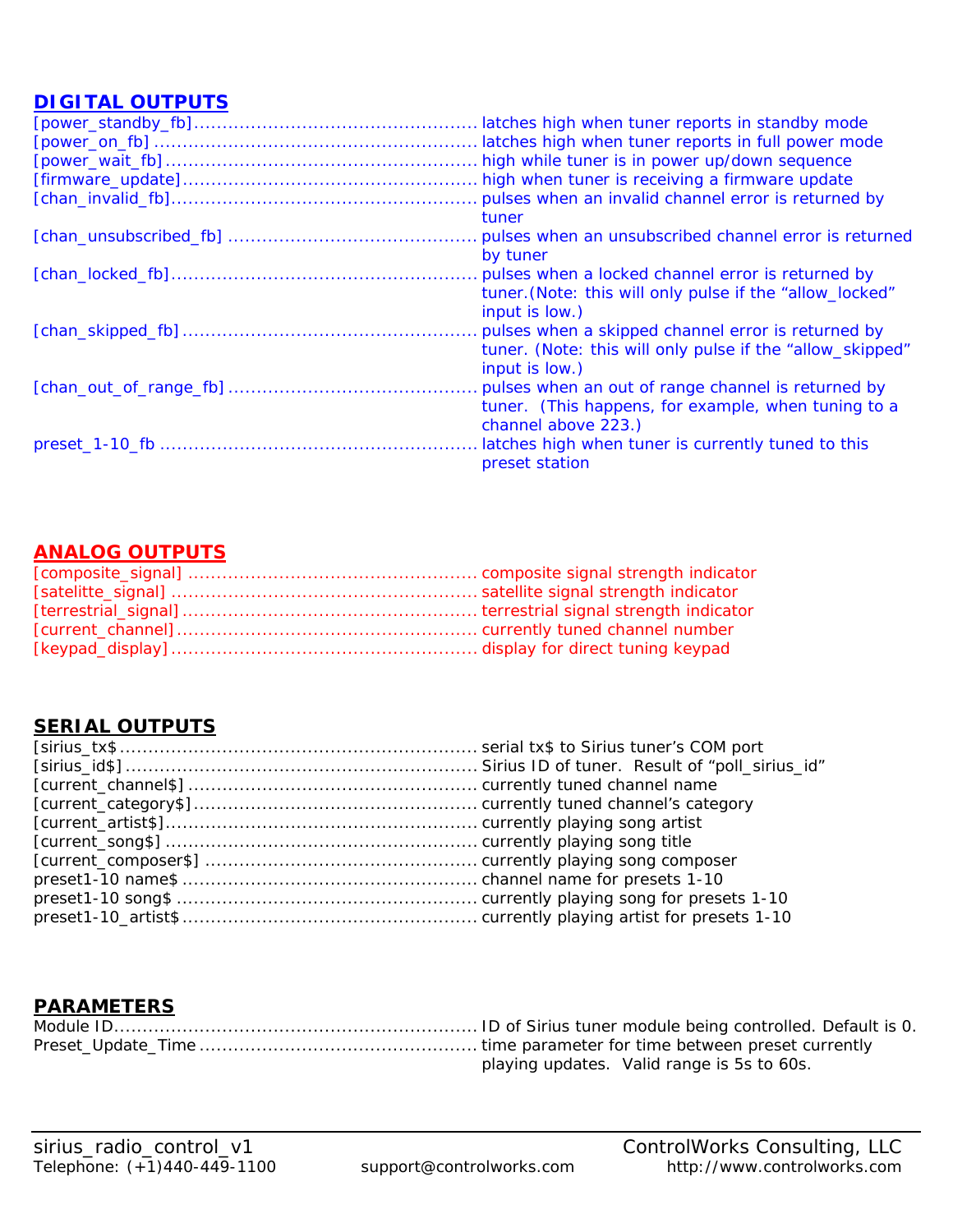This module is supported by ControlWorks Consulting, LLC. Should you need support for this module please email support@controlworks.com or call us at 440-449-1100. ControlWorks normal office hours are 9 AM to 5 PM Eastern, Monday through Friday, excluding holidays.

Before calling for support, please ensure that you have loaded and tested operation using the included demonstration program and touchpanel(s) to ensure that you understand the correct operation of the module. It may be difficult for ControlWorks to provide support until the demonstration program is loaded.

Updates, when available, are automatically distributed via Email notification to the address entered when the module was purchased. In addition, updates may be obtained using your username and password at http://www.thecontrolworks.com/customerlogin.aspx.

# **Distribution Package Contents**

The distribution package for this module should include:

| sirius_radio_module_v1_demo.smw Demo program for PRO2 processor |  |
|-----------------------------------------------------------------|--|
|                                                                 |  |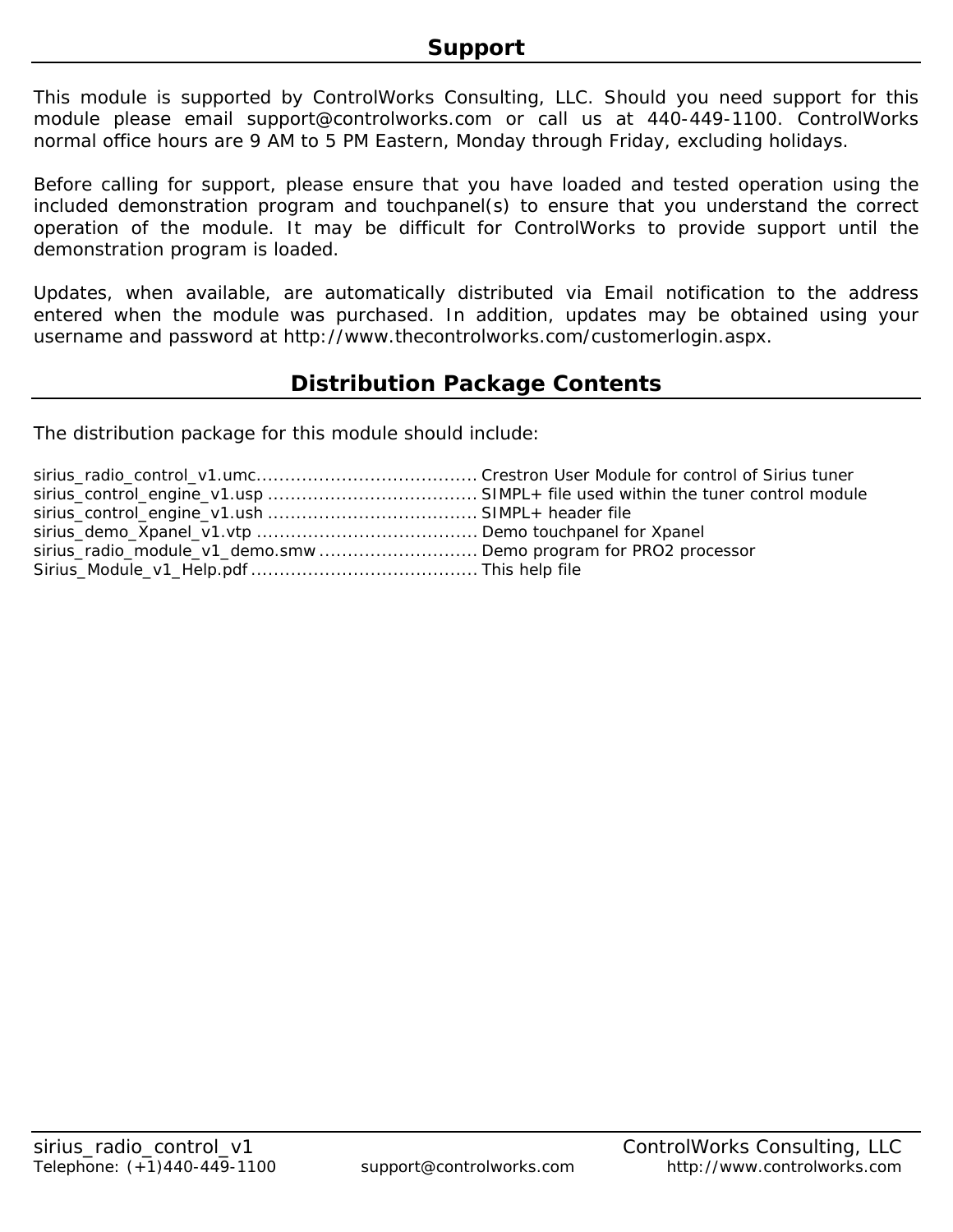#### V1 [bob@controlworks.com](mailto:bob@controlworks.com) 2008.10.16 Initial release

# **Development Environment**

This version of the module was developed and tested on the following hardware and software. Different versions of hardware or software may or may not operate properly. If you have questions, please contact us.

| <b>Hardware</b>                    | <b>Firmware Version</b> |
|------------------------------------|-------------------------|
| <b>Crestron PRO2 Processor</b>     | 4.000.0226              |
| Sirius SC-H1                       | G3, SSP v1.7.0          |
| Sirius SCH2P                       | G3, SSP v1.7.0          |
|                                    |                         |
| <b>Software</b>                    | <b>Software Version</b> |
| <b>Crestron SIMPL Windows</b>      | 2.10.32                 |
| <b>Crestron Vision Tools Pro-e</b> | 3.8.2.7                 |
| <b>Crestron Database</b>           | 20.00.013.00            |
| Device Database                    | 20.01.002.00            |
| Crestron Symbol Library            | 567                     |
|                                    |                         |